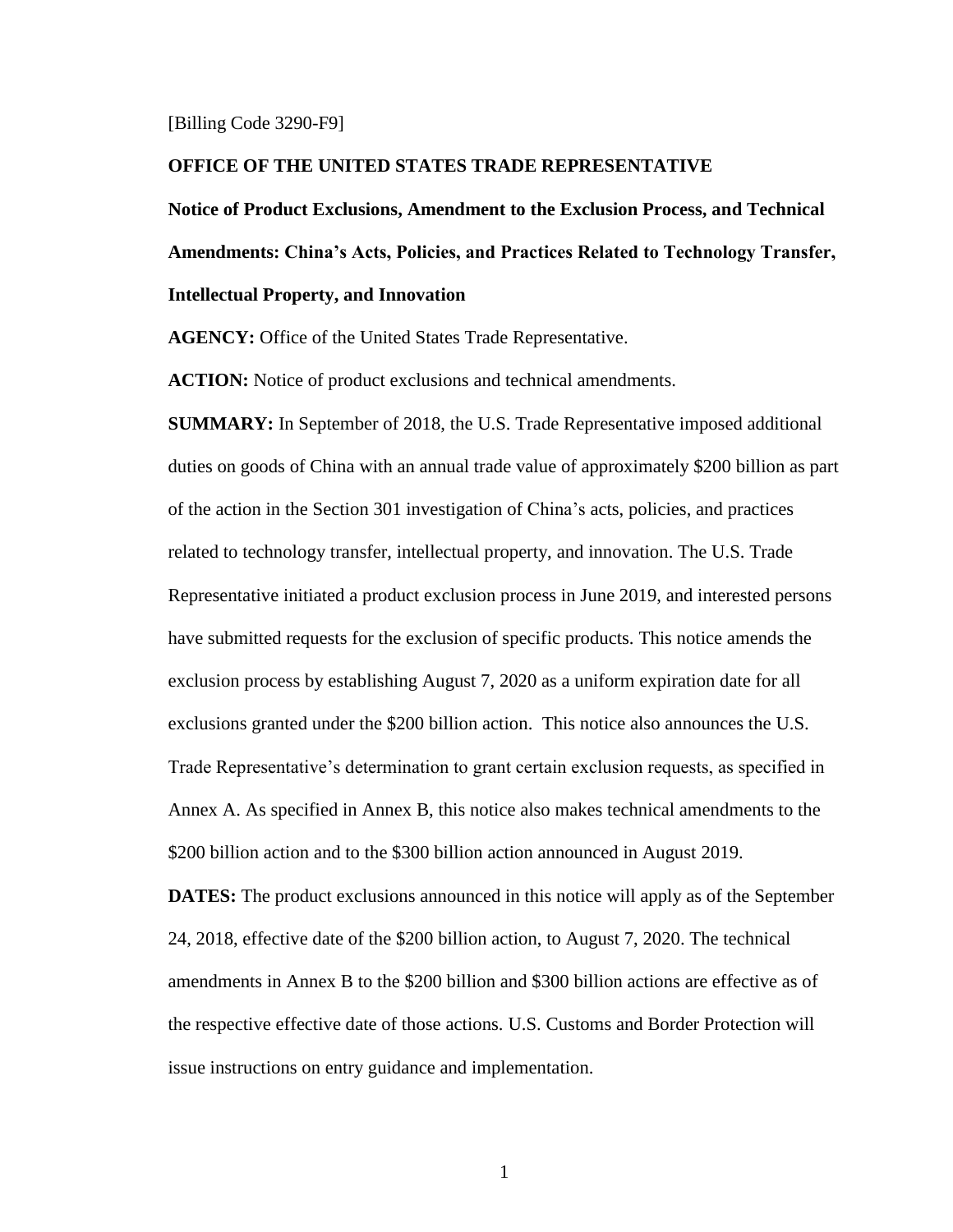**FOR FURTHER INFORMATION CONTACT:** For general questions about this notice, contact Assistant General Counsels Philip Butler or Megan Grimball, or Director of Industrial Goods Justin Hoffmann at (202) 395-5725. For specific questions on customs classification or implementation of the product exclusions identified in the Annex A to this notice, contact [traderemedy@cbp.dhs.gov.](mailto:traderemedy@cbp.dhs.gov)

### **SUPPLEMENTARY INFORMATION**:

#### **A. Background**

For background on the proceedings in this investigation, please see the prior notices issued in the investigation, including 82 FR 40213 (August 23, 2017), 83 FR 14906 (April 6, 2018), 83 FR 28710 (June 20, 2018), 83 FR 33608 (July 17, 2018), 83 FR 38760 (August 7, 2018), 83 FR 47974 (September 21, 2018), 83 FR 49153 (September 28, 2018), 83 FR 65198 (December 19, 2018), 84 FR 7966 (March 5, 2019), 84 FR 20459 (May 9, 2019), 84 FR 29576 (June 24, 2019), 84 FRN 38717 (August 7, 2019), and 84 FR 46212 (September 3, 2019).

Effective September 24, 2018, the U.S. Trade Representative imposed additional 10 percent duties on goods of China classified in 5,757 full and partial subheadings of the Harmonized Tariff Schedule of the United States (HTSUS), with an approximate annual trade value of \$200 billion. *See* 83 FR 47974, as modified by 83 FR 49153. In May 2019, the U.S. Trade Representative increased the additional duty to 25 percent. *See* 84 FR 20459. On June 24, 2019, the Trade Representative established a process by which U.S. stakeholders may request exclusion of particular products classified within an 8-digit HTSUS subheading covered by the \$200 billion action from the additional duties. *See* 84 FR 29576 (the June 24 notice).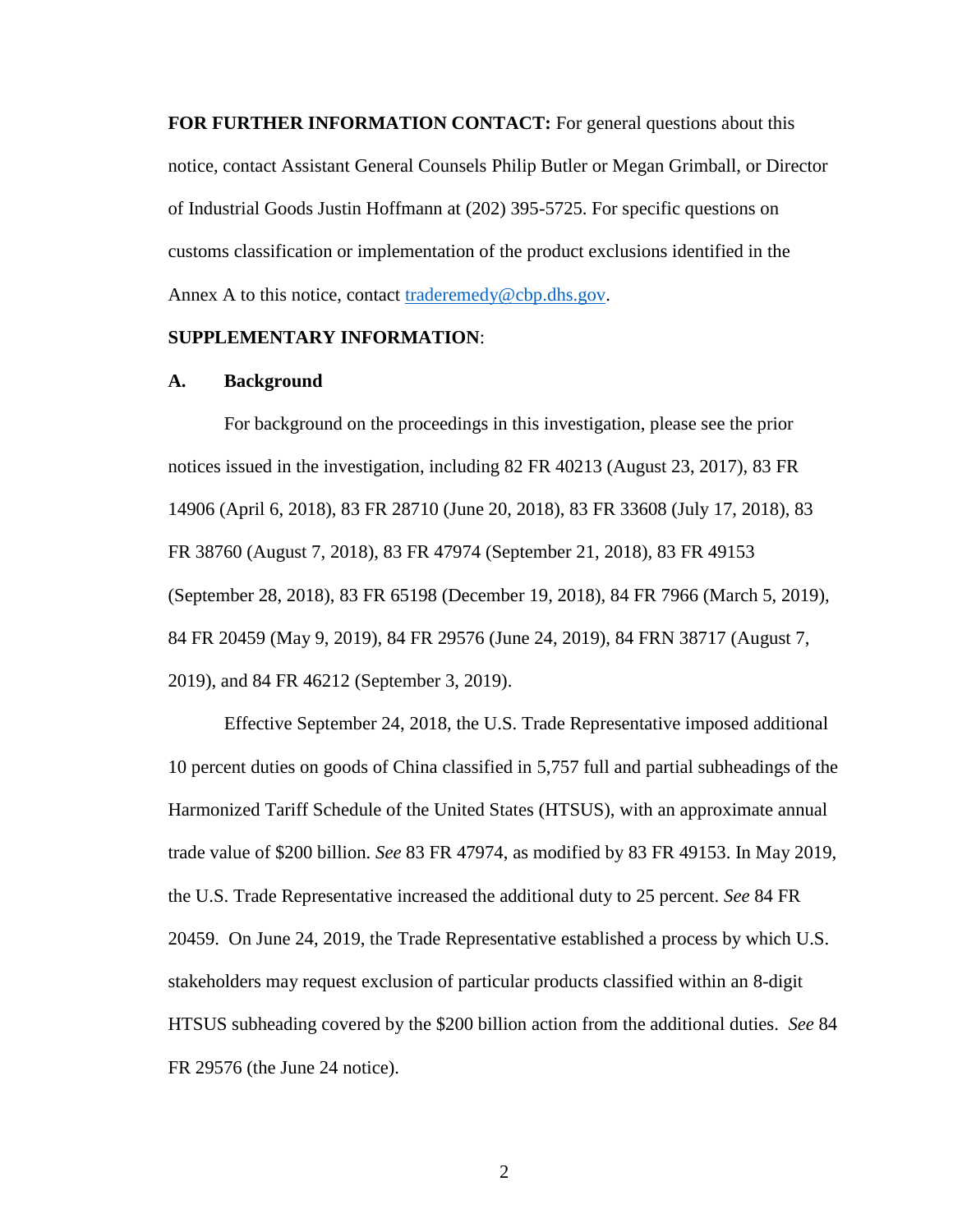Under the June 24 notice, requests for exclusion had to identify the product subject to the request in terms of the physical characteristics that distinguish the product from other products within the relevant 8-digit subheading covered by the \$200 billion action. Requestors also had to provide the 10-digit subheading of the HTSUS most applicable to the particular product requested for exclusion, and could submit information on the ability of U.S. Customs and Border Protection to administer the requested exclusion. Requestors were asked to provide the quantity and value of the Chinese-origin product that the requestor purchased in the last three years. With regard to the rationale for the requested exclusion, requests had to address the following factors:

- Whether the particular product is available only from China and specifically whether the particular product and/or a comparable product is available from sources in the United States and/or third countries.
- Whether the imposition of additional duties on the particular product would cause severe economic harm to the requestor or other U.S. interests.
- Whether the particular product is strategically important or related to "Made in China 2025" or other Chinese industrial programs.

The June 24 notice stated that the U.S. Trade Representative would take into account whether an exclusion would undermine the objective of the Section 301 investigation.

The June 24 notice required submission of requests for exclusion from the \$200 billion action no later than September 30, 2019, and noted that the U.S. Trade Representative would periodically announce decisions. In August 2019, the U.S. Trade Representative granted an initial set of exclusion requests. *See* 84 FR 38717. This set of exclusions is set to expire on August 7, 2020, one year following the publication of the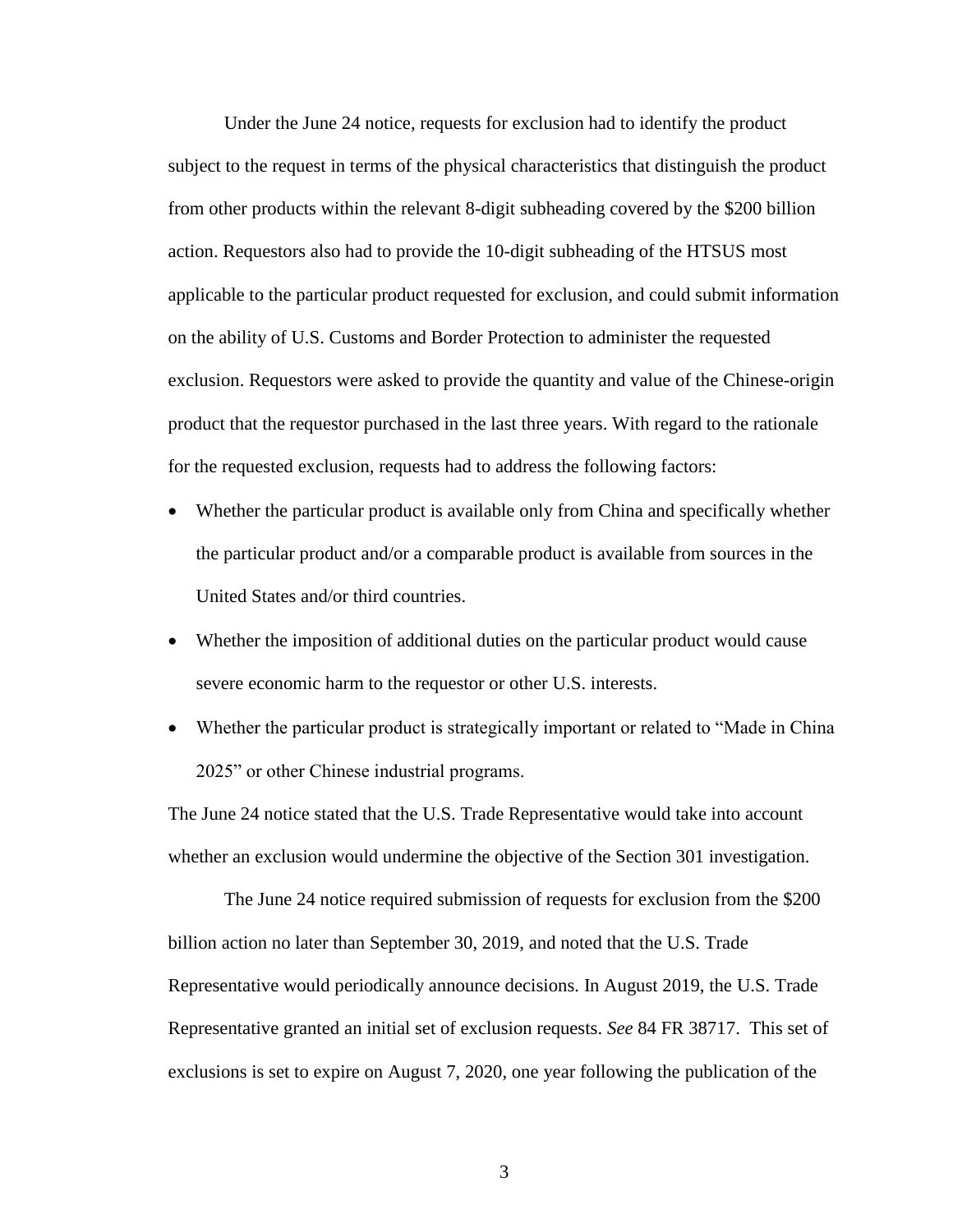exclusion determination in the Federal Register. The Office of the United States Trade Representative regularly updates the status of each pending request and posts the status within the webpages for the respective tariff action they apply to at [https://ustr.gov/issue](https://ustr.gov/issue-areas/enforcement/section-301-investigations/tariff-actions)[areas/enforcement/section-301-investigations/tariff-actions.](https://ustr.gov/issue-areas/enforcement/section-301-investigations/tariff-actions)

On August 20, 2019, the U.S. Trade Representative determined to impose additional 10 percent duties on two lists of goods of China classified under 8-digit subheadings in the HTSUS, with an approximate annual trade value of \$300 billion. *See* 84 FR 43304. The U.S. Trade Representative subsequently increased the rate of the additional duty to 15 percent. *See* 84 FR 45821. The additional duties became effective on September 1, 2019, for goods on list 1 and will become effective on December 15, 2019, for goods on list 2.

#### **B. Amendment to the Exclusion Process**

The June 24 notice announced that the exclusions granted for the \$200 billion trade action would be effective starting from September 24, 2018, and extend for one year after the publication of the exclusion determination in the Federal Register. This policy, however, would have resulted in disparities in the effective periods between exclusions granted early in the exclusion process and those granted later. Accordingly, the Trade Representative is amending the exclusion process so as to adopt a uniform expiration date for exclusions granted for the \$200 billion trade action, subject to special circumstances. In particular, all exclusions from the \$200 billion action will be effective from September 24, 2018, to August 7, 2020.

# **C. Determination to Grant Certain Exclusions**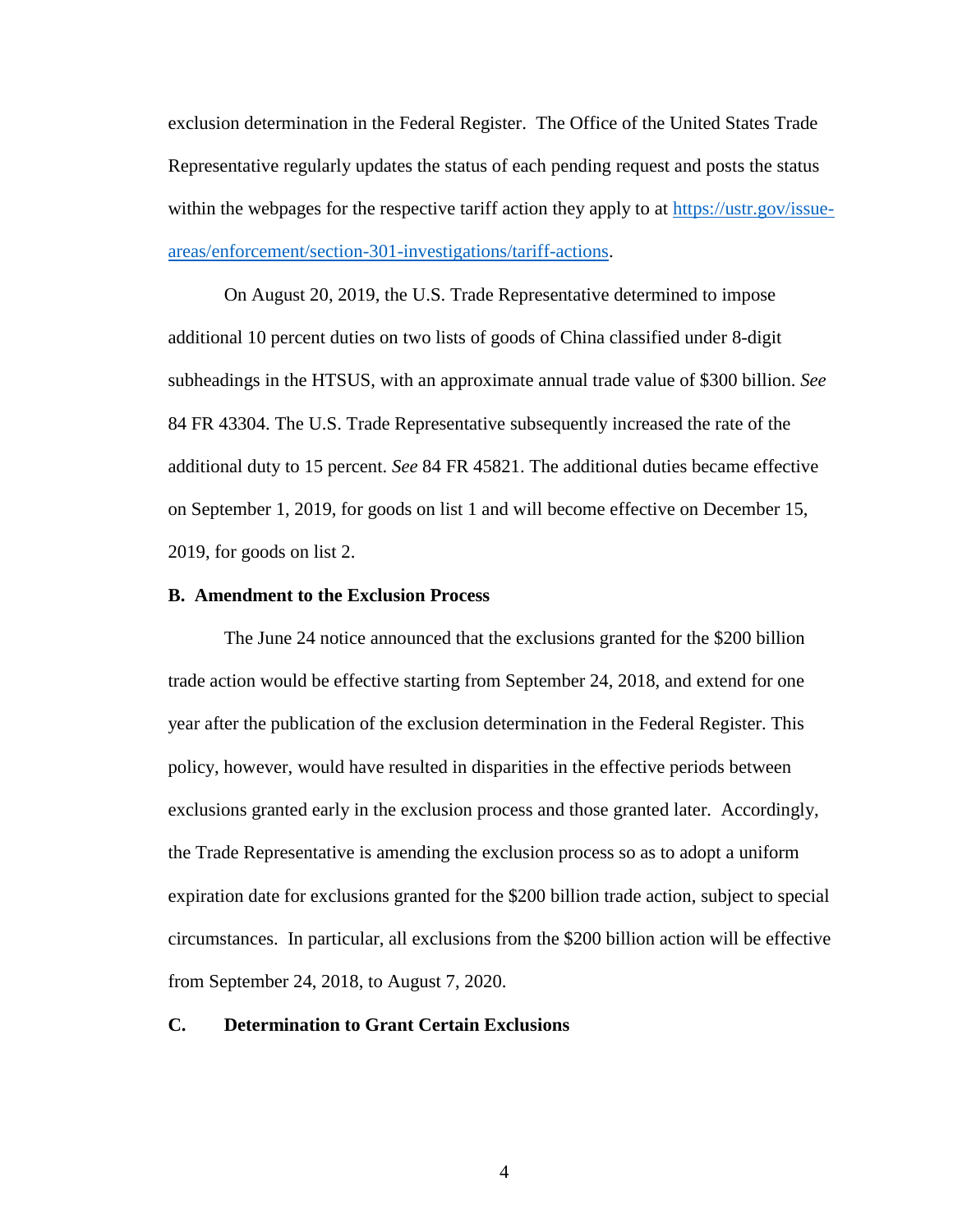Based on the evaluation of the factors set out in the June 24 notice, which are summarized above, pursuant to sections 301(b), 301(c), and 307(a) of the Trade Act of 1974, as amended, and in accordance with the advice of the interagency Section 301 Committee, the U.S. Trade Representative has determined to grant the product exclusions set out in Annex A. The U.S. Trade Representative's determination also takes into account advice from advisory committees and any public comments on the pertinent exclusion requests.

As set out in Annex A, the exclusions are reflected in 38 specially prepared product descriptions, which cover 46 separate exclusion requests.

In accordance with the June 24 notice, the exclusions are available for any product that meets the description in Annex A, regardless of whether the importer filed an exclusion request. Further, the scope of each exclusion is governed by the scope of the product descriptions in Annex A, and not by the product descriptions set out in any particular request for exclusion.

Paragraph A, subparagraphs (3)–(5) are conforming amendments to the HTSUS reflecting the modification made by Annex A.

As stated in Section B above, the exclusions will apply from September 24, 2018, to August 7, 2020. U.S. Customs and Border Protection will issue instructions on entry guidance and implementation.

The U.S. Trade Representative will continue to issue determinations on pending requests on a periodic basis.

### **D. Technical Amendments to \$200 Billion and \$300 Billion Actions**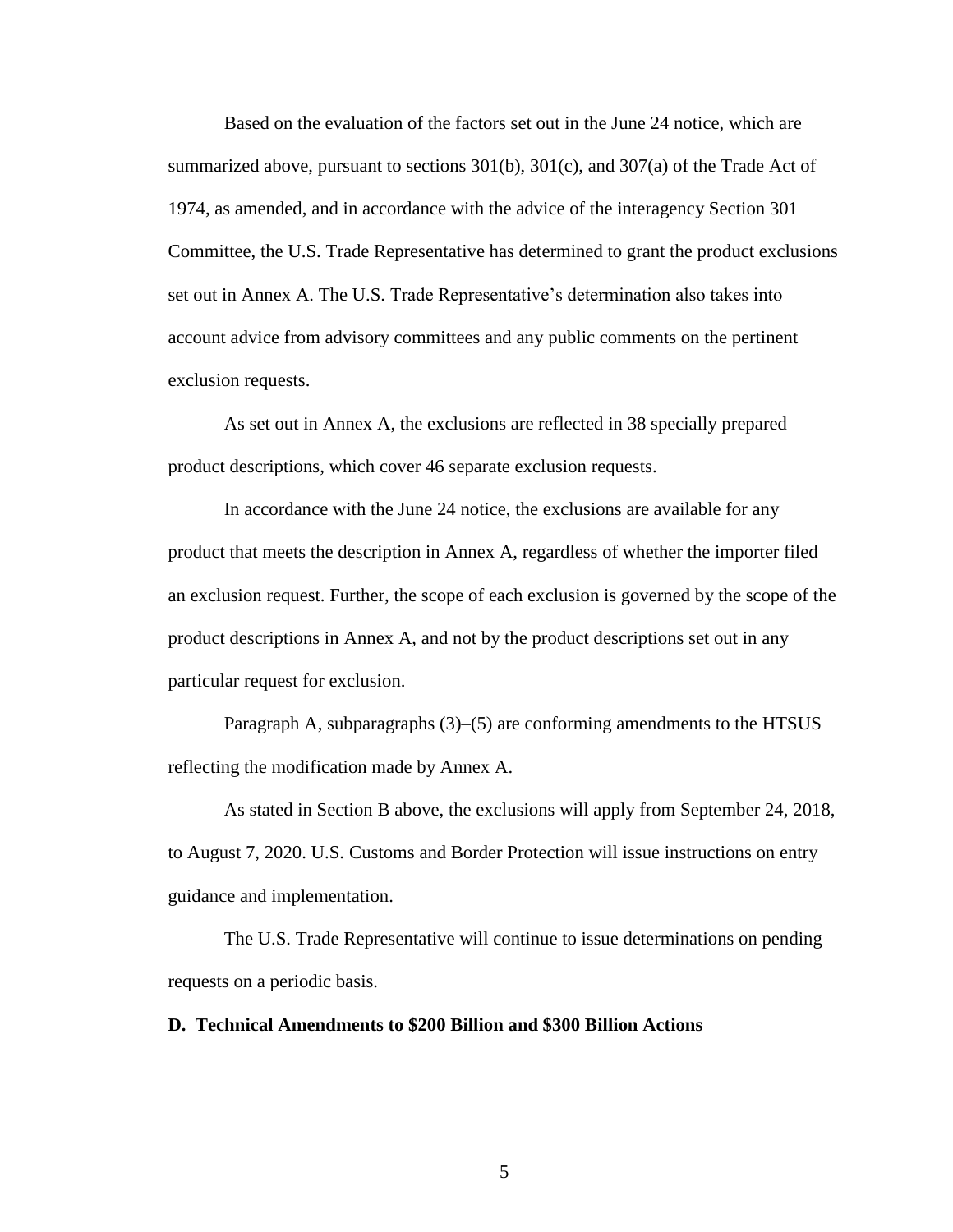Annex B make technical amendments to the \$200 billion and \$300 billion trade actions. These amendments provide that the additional duties do not apply to entries under certain subheadings if the applied rate of duty for an entry is derived from another subheading, and if the entry for this reason already is subject to the additional duties.

Joseph Barloon General Counsel Office of the U.S. Trade Representative.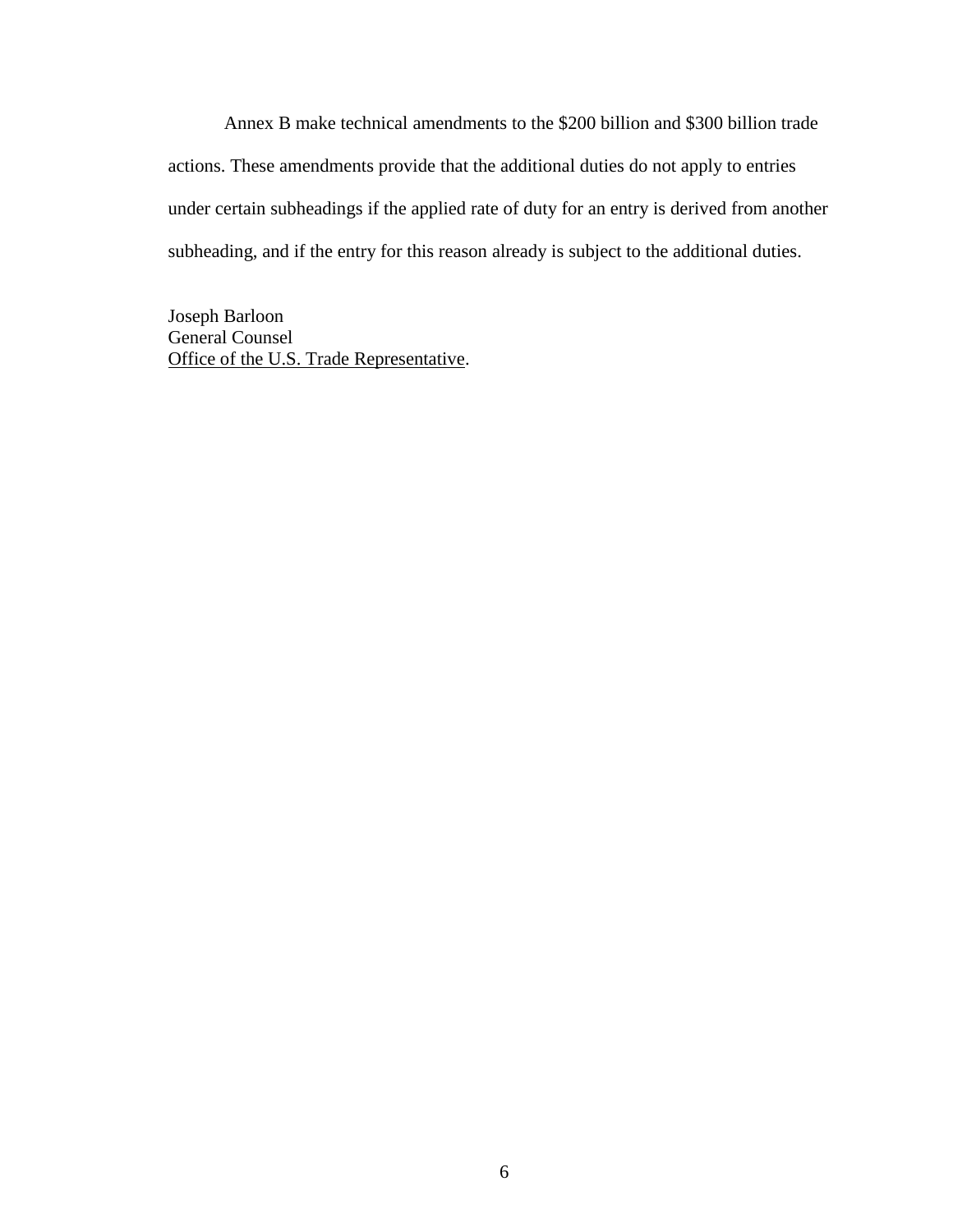# **ANNEX A**

- A. Effective with respect to goods entered for consumption, or withdrawn from warehouse for consumption, on or after 12:01 a.m. eastern daylight time on September 24, 2018, and before 11:59 p.m. eastern daylight time on August 7, 2020, subchapter III of chapter 99 of the Harmonized Tariff Schedule of the United States (HTSUS) is modified:
- 1. by inserting the following new heading 9903.88.18 in numerical sequence, with the material in the new heading inserted in the columns of the HTSUS labeled "Heading/Subheading", "Article Description", and "Rates of Duty 1-General", respectively:

| Heading/<br><b>Subheading</b> | <b>Article Description</b>                     | <b>Rates of Duty</b> |                |  |
|-------------------------------|------------------------------------------------|----------------------|----------------|--|
|                               |                                                |                      |                |  |
|                               |                                                | General              | <b>Special</b> |  |
| "9903.88.18                   | Articles the product of China, as provided for |                      |                |  |
|                               | in U.S. note 20(w) to this subchapter, each    |                      |                |  |
|                               | covered by an exclusion granted by the U.S.    |                      |                |  |
|                               | Trade Representative                           | The duty             |                |  |
|                               |                                                | provided in          |                |  |
|                               |                                                | the                  |                |  |
|                               |                                                | applicable           |                |  |
|                               |                                                | subheading"          |                |  |

2. by inserting the following new U.S. note 20(w) to subchapter III of chapter 99 in numerical sequence:

"(w) The U.S. Trade Representative determined to establish a process by which particular products classified in heading 9903.88.03 and provided for in U.S. notes 20(e) and (f) to this subchapter could be excluded from the additional duties imposed by heading 9903.88.03. See 83 Fed. Reg. 47974 (September 21, 2018) and 84 Fed. Reg. 29576 (June 24, 2019). Pursuant to the product exclusion process, the U.S. Trade Representative has determined that the additional duties provided for in heading 9903.88.03 shall not apply to the following particular products, which are provided for in the enumerated statistical reporting numbers:

- (1) Chabazite zeolites having a silica-alumina ratio of 20:1 to 24:1, valued at \$31 to \$39 per kg (described in statistical reporting number 3824.99.3900)
- (2) Cups of polypropylene, with a fluted wood paper filter fitted and affixed to the inside, measuring 44.1 mm in height, of a kind used to produce capsules for single-cup coffee brewing systems (described in statistical reporting number 3923.90.0080)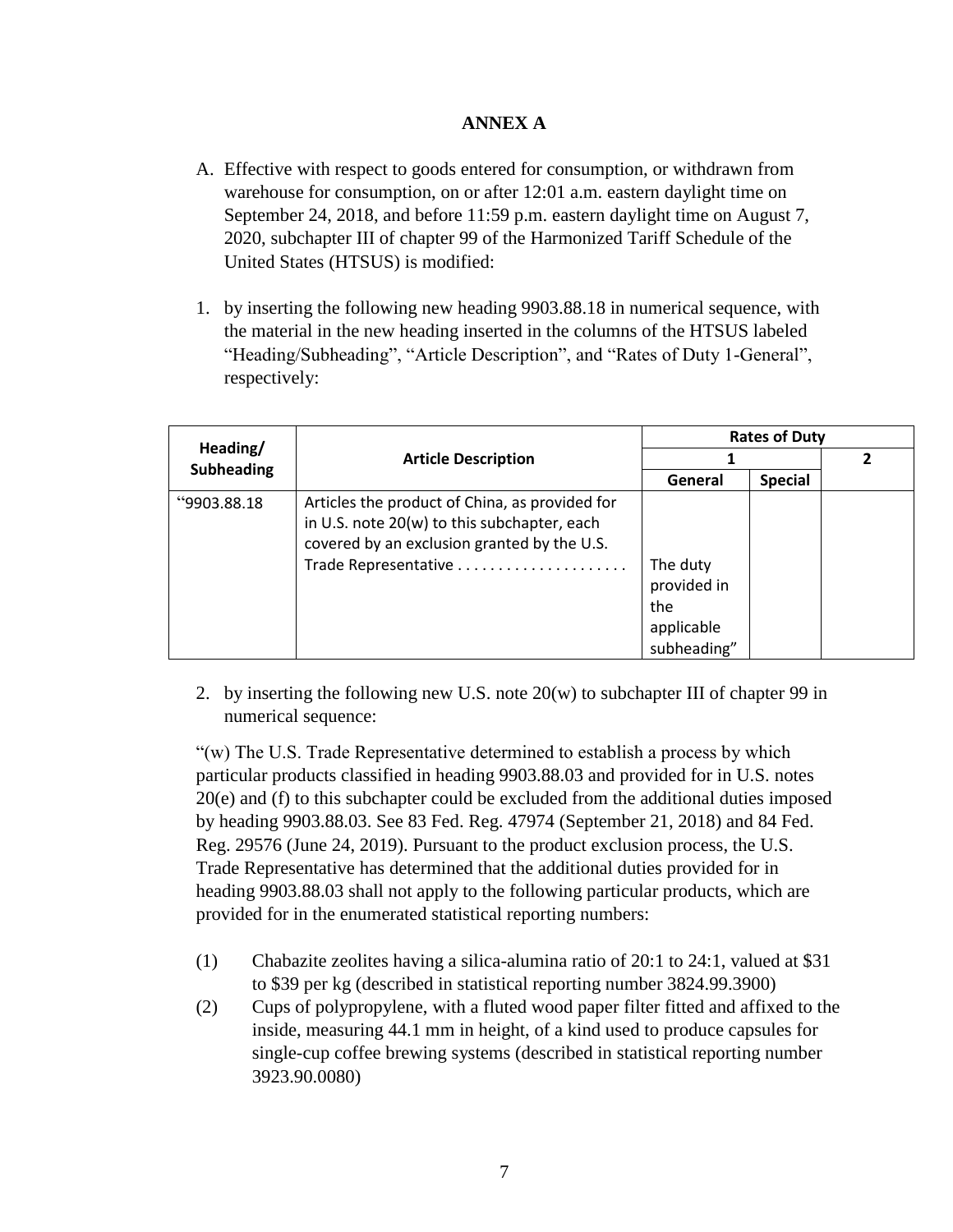- (3) Anti-electrostatic discharge mats, comprising a conductive rubber mat measuring 40 cm or more but not exceeding 60 cm in width, 80 or more but not exceeding 125 cm in length, and 2 mm in thickness, with integrated discharge points for a grounding wire clip or an anti-static wrist strap, such mats printed on the surface with measuring rules and technical reference data (described in statistical reporting number 4016.91.0000)
- (4) O-rings, of nitrile rubber, ethylene propylene diene monomer (EPDM) rubber or fluoroelastomers (described in statistical reporting number 4016.93.1010)
- (5) Dog harnesses and retractable dog leashes (described in statistical reporting number 4201.00.3000)
- (6) Portable, single-use grills for heating food, each comprising bamboo charcoal fuel, expanded perlite insulation, bamboo rods for suspending foods over the charcoal flame, and cut paper or paperboard in shapes specially designed for assembly of a grill body (described in statistical reporting number 4402.10.0000)
- (7) Laminated wood flooring panels having a hardwood veneer finished surface and a backing of pine strips or blocks, the panels having tongue-and-groove outer edges and being in thickness greater than 1.4 cm but not greater than 1.5 cm. (described in statistical reporting number 4412.99.5105)
- (8) Rattan webbing, woven into decorative patterns (described in statistical reporting number 4601.93.0100)
- (9) Paper pulp sponge blocks, measuring 38 cm by 38 cm by 102 cm (15 inches by 15 inches by 40 inches) (described in statistical reporting number 4823.70.0040)
- (10) Woven microfiber fabric of 100 percent polyester, not exceeding 150/75 or  $104/72$  threads per inch, weighing 83 gram/m<sup>2</sup> (described in statistical reporting number 5407.10.0010)
- (11) Woven fabric sheeting of 65 percent polyester and 35 percent cotton, weighing less than  $170g/m^2$ , not exceeding 45/45 or 110/76 threads per inch (described in statistical reporting number 5513.11.0040)
- (12) Polyester or viscose fabric coated with polyurethane, the foregoing measuring 137 cm (54 inches) in width, and weighing 187 grams/m<sup>2</sup> (described in statistical reporting number 5903.20.2500)
- (13) Stainless steel mesh filters (described in statistical reporting number 7314.14.1000)
- (14) Grills composed of steel wire, each measuring 49 cm by 47 cm (19.25 inches by 18.5 inches), weighing 0.36 kg (0.80 lbs.), designed as cooking surface of barbecue grill (described in statistical reporting number 7321.90.6090)
- (15) Mounting boards of aluminum for guitar sound modifying ("effect") devices, each consisting of an aluminum frame with above ground slots for the placement of devices and floor level slots for the on/off foot-operated pedal switches which control the modifying devices (described in statistical reporting number 7616.99.5190)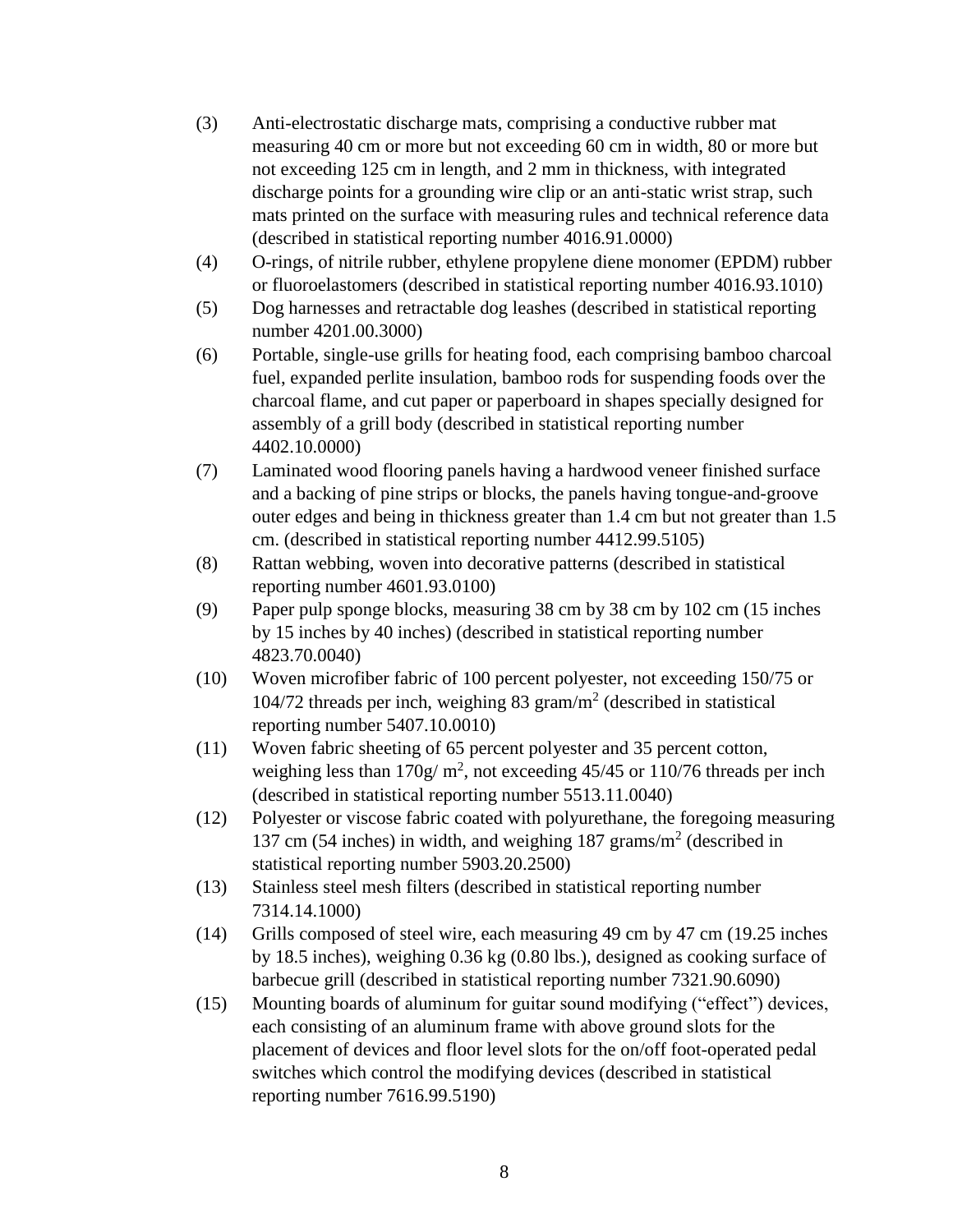- (16) Hand rails of tubular stainless steel, with wall connectors, of a length exceeding 300 mm but not exceeding 1.3 m (described in statistical reporting number 8302.41.6080)
- (17) Stamped and formed latches of steel (described in statistical reporting number 8302.49.6085)
- (18) Stamped and formed brackets of steel (described in statistical reporting number 8302.50.0000)
- (19) Spark ignition reciprocating piston engines of a cylinder capacity exceeding 100 cc but not exceeding 250 cc, not exceeding 10.0 kW (described in statistical reporting number 8407.32.9040)
- (20) Fuel pumps for internal combustion, spark ignition piston engines (described in statistical reporting number 8413.30.9030)
- (21) Parts, of aluminum, iron or steel, for blowers other than fans of 8414.51 (described in statistical reporting number 8414.90.1080)
- (22) Mouse input devices for automatic data processing (ADP) machines, each valued over \$70 (described in statistical reporting number 8471.60.9050)
- (23) Trackpad input units for automatic data processing (ADP) machines, each valued over \$100 (described in statistical reporting number 8471.60.9050)
- (24) Printed circuit assemblies to enhance the graphics performance of automatic data processing (ADP) machines ("accelerator modules") (described in statistical reporting number 8473.30.1180)
- (25) Printed circuit assemblies for rendering images onto computer screens ("graphics processing modules") (described in statistical reporting number 8473.30.1180)
- (26) Printed circuit assemblies, constituting unfinished logic boards (described in statistical reporting number 8473.30.1180)
- (27) Parts and accessories of machines of heading 8471 not incorporating goods of headings 8541 or 8542 (described in statistical reporting number 8473.30.5100)
- (28) Refrigerated and heated vending machines for dispensing live bait and fishing tackle, each machine weighing more than 350 kg (described in statistical reporting number 8476.81.0000)
- (29) Power supplies suitable for physical incorporation into automatic data processing (ADP) machines or units thereof of heading 8471, each with a power output exceeding 500 W, measuring 148mm in length, 43 mm in width and 335 mm in height (described in statistical reporting number 8504.40.6018)
- (30) Cold cathode electric neon discharge lamps, measuring 6.5 mm (1/4 inch) or less in diameter and 16 mm (5/8 inch ) or less in length (described in statistical reporting number 8539.39.9000)
- (31) Guide pins and guide bolts designed for use in brakes and servo-brakes of subheading 8708.30 (described in statistical reporting number 8708.30.5090)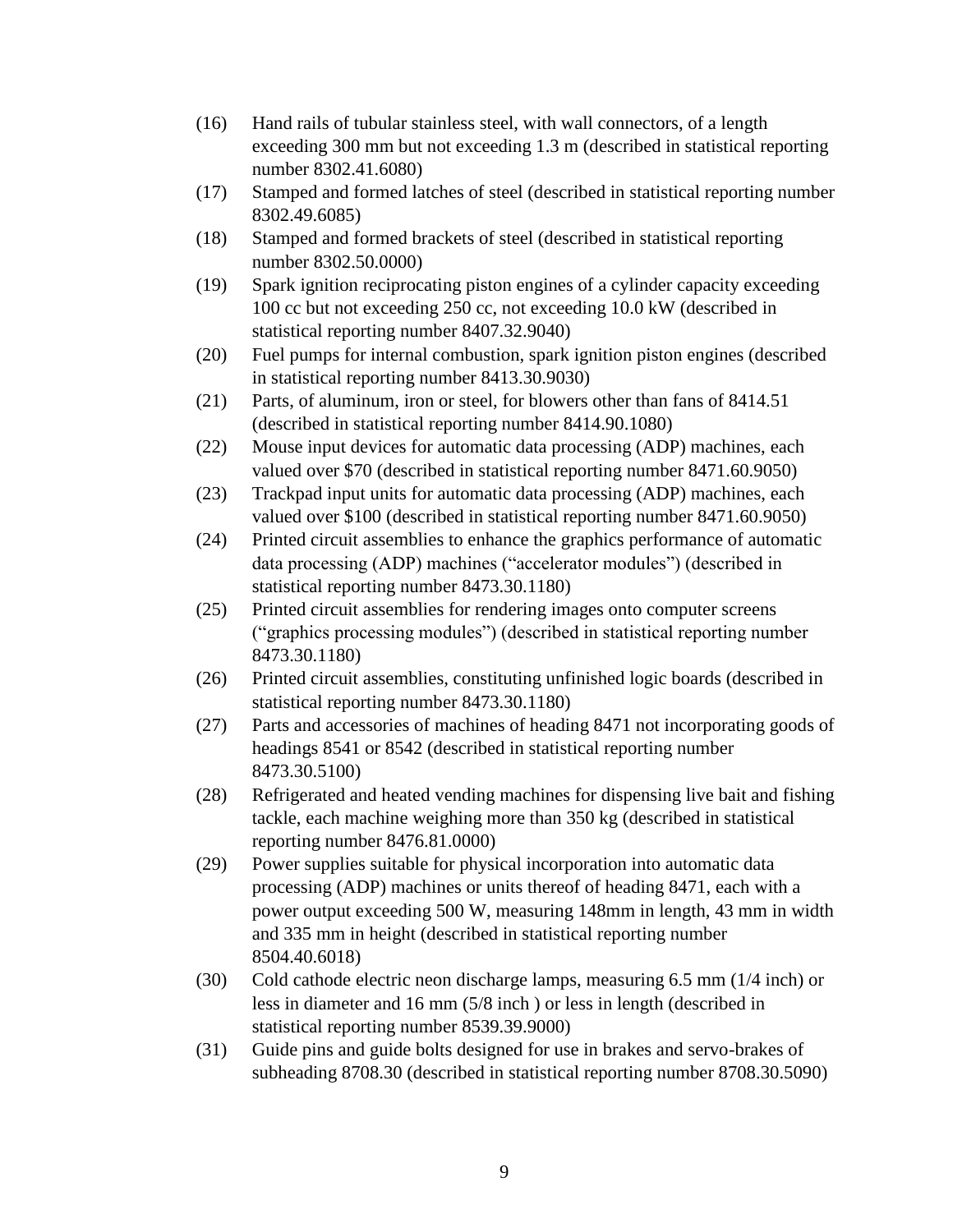- (32) Aluminum radiators for motor vehicles of headings 8701 to 8705 (other than for tractors suitable for agricultural use), measuring 50 cm or more but not exceeding 77 cm (20 inches to 30 inches) in width, 50 cm or more but not exceeding 77 cm (20 inches to 30 inches) in height, and 5 cm or more but not exceeding 11 cm (2 inches to 4 inches) in thickness, consisting of upper and lower tanks or side tanks welded to a center core (described in statistical reporting number 8708.91.5000)
- (33) Single-speed bicycles having both wheels exceeding 63.5 cm in diameter, weighing less than 16.3 kg without accessories and not designed for use with tires having a cross-sectional diameter exceeding 4.13 cm (described in statistical reporting number 8712.00.2500)
- (34) Tractor trailer skirts, consisting of panels designed to be attached to each side of a trailer, each with an upper section having a polyethylene core, steel layer and polyester finish coat and each lower section composed of thermoplastic vulcanite compound (described in statistical reporting number 8716.90.5060)
- (35) Miniature lighting sets of a kind used for Christmas trees (described in statistical reporting number 9405.30.0010)
- (36) LED light fixtures, of a kind used in horticulture, containing over 5,000 LEDs spread across 6 light bars (described in statistical reporting number 9405.40.8440)
- (37) Garden, patio and table top wick burning torches for outdoor use (described in statistical reporting number 9405.50.4000)
- (38) Lamp shades of fabric over metal frame (described in statistical reporting number 9405.99.4090)"
- 3. by amending the last sentence of the first paragraph of U.S. note 20(e) to subchapter III of chapter 99:
	- a. by deleting "provided for in heading 9903.88.13" and inserting "provided for in: (1) heading 9903.88.13" in lieu thereof; and
	- b. by inserting "; or (2) heading  $9903.88.18$  and U.S. note  $20(w)$  to subchapter III of chapter 99" after "U.S. note 20(p) to subchapter III of chapter 99".
- 4. by amending U.S. note 20(f) to subchapter III of chapter 99:
	- a. by deleting "provided for in heading 9903.88.13" and inserting "provided for in: (1) heading 9903.88.13" in lieu thereof; and
	- b. by inserting "; or (2) heading 9903.88.18 and U.S. note 20(w) to subchapter III of chapter 99" after "U.S. note 20(p) to subchapter III of chapter 99".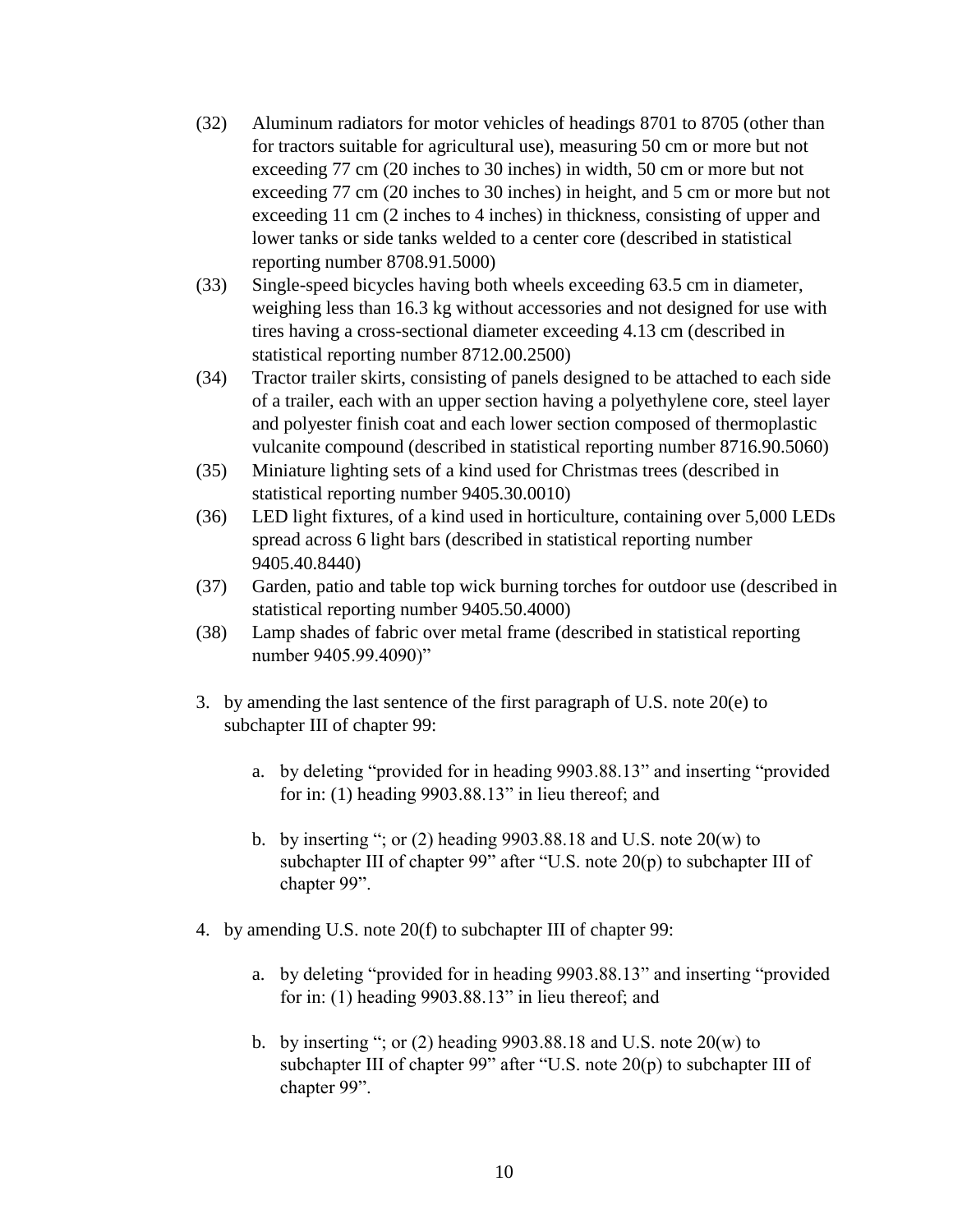- 5. by amending the Article Description of heading 9903.88.03:
	- a. by deleting "heading 9903.88.13,"; and
	- b. by inserting in lieu thereof: "headings 9903.88.13 or 9903.88.18,".

## **ANNEX B**

A. Effective with respect to goods entered for consumption, or withdrawn from warehouse for consumption, on or after 12:01 a.m. eastern daylight time on September 24, 2018, subchapter III of chapter 99 of the Harmonized Tariff Schedule of the United States (HTSUS) is modified:

1. by inserting the following new headings in numerical sequence, with the material in the new heading inserted in the columns of the HTSUS labeled "Heading/Subheading", "Article Description", and "Rates of Duty 1-General", respectively:

| Heading/<br><b>Subheading</b> | <b>Article Description</b>                     | <b>Rates of Duty</b> |                |                |
|-------------------------------|------------------------------------------------|----------------------|----------------|----------------|
|                               |                                                | 1                    |                | $\overline{2}$ |
|                               |                                                | General              | <b>Special</b> |                |
| "9903.88.21                   | Articles the product of China, as provided for |                      |                |                |
|                               | in U.S. note $20(z)$ to this subchapter        | The duty             |                |                |
|                               |                                                | provided in          |                |                |
|                               |                                                | the                  |                |                |
|                               |                                                | applicable           |                |                |
|                               |                                                | subheading           |                |                |
| 9903.88.22                    | Articles the product of China, as provided for |                      |                |                |
|                               | in U.S. note 20(aa) to this subchapter         | The duty             |                |                |
|                               |                                                | provided in          |                |                |
|                               |                                                | the                  |                |                |
|                               |                                                | applicable           |                |                |
|                               |                                                | subheading           |                |                |
| 9903.88.23                    | Articles the product of China, as provided for |                      |                |                |
|                               | in U.S. note 20(bb) to this subchapter         | The duty             |                |                |
|                               |                                                | provided in          |                |                |
|                               |                                                | the                  |                |                |
|                               |                                                | applicable           |                |                |
|                               |                                                | subheading           |                |                |
| 9903.88.24                    | Articles the product of China, as provided for |                      |                |                |
|                               | in U.S. note 20(cc) to this subchapter $\dots$ | The duty             |                |                |
|                               |                                                | provided in          |                |                |
|                               |                                                | the                  |                |                |
|                               |                                                | applicable           |                |                |
|                               |                                                | subheading"          |                |                |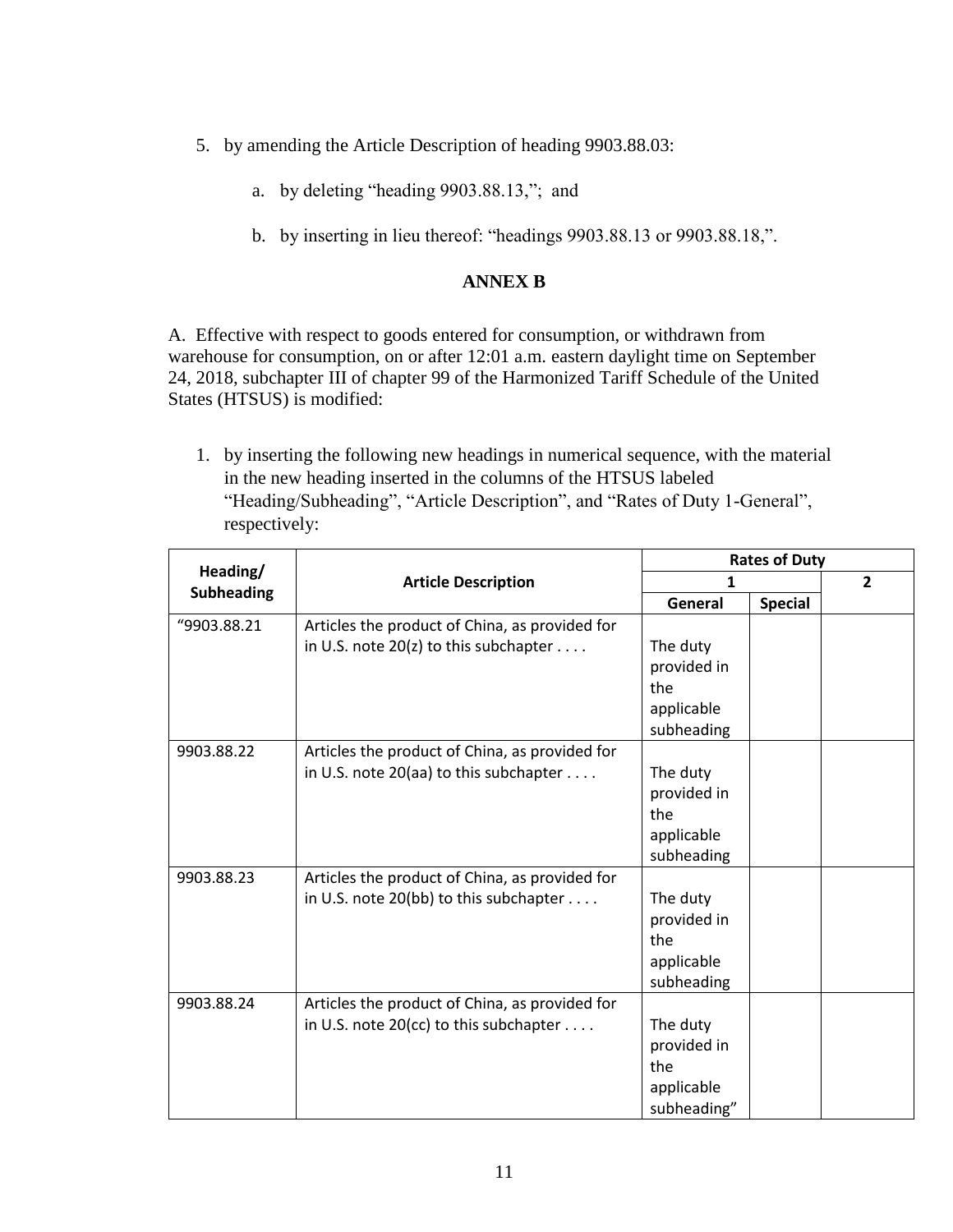2. by inserting the following new U.S. notes  $20(z)$ ,  $20(aa)$ ,  $20(bb)$  and  $20(ce)$  to subchapter III of chapter 99 in numerical sequence:

"(z) For purposes of heading 9903.88.21, the additional duties imposed by heading 9903.88.03 or 9903.88.09 shall not apply to entries under subheadings 2202.99.36, 2202.99.37, 5810.91.00, 5810.92.10, 5810.92.90, 5810.99.10, 5810.99.90, 8205.90.60, 8206.00.00, 8215.20.00, 9017.90.01, 9620.00.15, and 9620.00.30, if such entries are subject to an applied rate of duty under such enumerated subheadings that is derived from another subheading that is subject to the additional duties imposed by heading 9903.88.01.

(aa) For purposes of heading 9903.88.22, the additional duties imposed by heading 9903.88.03 or 9903.88.09 shall not apply to entries under subheadings 2202.99.36, 2202.99.37, 5810.91.00, 5810.92.10, 5810.92.90, 5810.99.10, 5810.99.90, 8205.90.60, 8206.00.00, 8215.20.00, 9017.90.01, 9620.00.15, and 9620.00.30, if such entries are subject to an applied rate of duty under such enumerated subheadings that is derived from another subheading that is subject to the additional duties imposed by heading 9903.88.02.

(bb) For purposes of heading 9903.88.23, the additional duties imposed by heading 9903.88.03 or 9903.88.09 shall not apply to entries under subheadings 2202.99.36, 2202.99.37, 5810.91.00, 5810.92.10, 5810.92.90, 5810.99.10, 5810.99.90, 8205.90.60, 8206.00.00, 8215.20.00, 9017.90.01, 9620.00.15, and 9620.00.30, if such entries are subject to an applied rate of duty under such enumerated subheadings that is derived from another subheading that is subject to the additional duties imposed by heading 9903.88.03 or 9903.88.09.

(cc) For purposes of heading 9903.88.24, the additional duties imposed by heading 9903.88.03 or 9903.88.09 shall not apply to entries under subheadings 2202.99.36, 2202.99.37, 5810.91.00, 5810.92.10, 5810.92.90, 5810.99.10, 5810.99.90, 8205.90.60, 8206.00.00, 8215.20.00, 9017.90.01, 9620.00.15, and 9620.00.30, if such entries are subject to an applied rate of duty under such enumerated subheadings that is derived from another subheading that is subject to the additional duties imposed by heading 9903.88.15."

B. Effective with respect to goods entered for consumption, or withdrawn from warehouse for consumption, on or after 12:01 a.m. eastern daylight time on September 1, 2019, subchapter III of chapter 99 of the Harmonized Tariff Schedule of the United States (HTSUS) is modified:

1. by inserting the following new headings in numerical sequence, with the material in the new heading inserted in the columns of the HTSUS labeled "Heading/Subheading", "Article Description", and "Rates of Duty 1-General", respectively: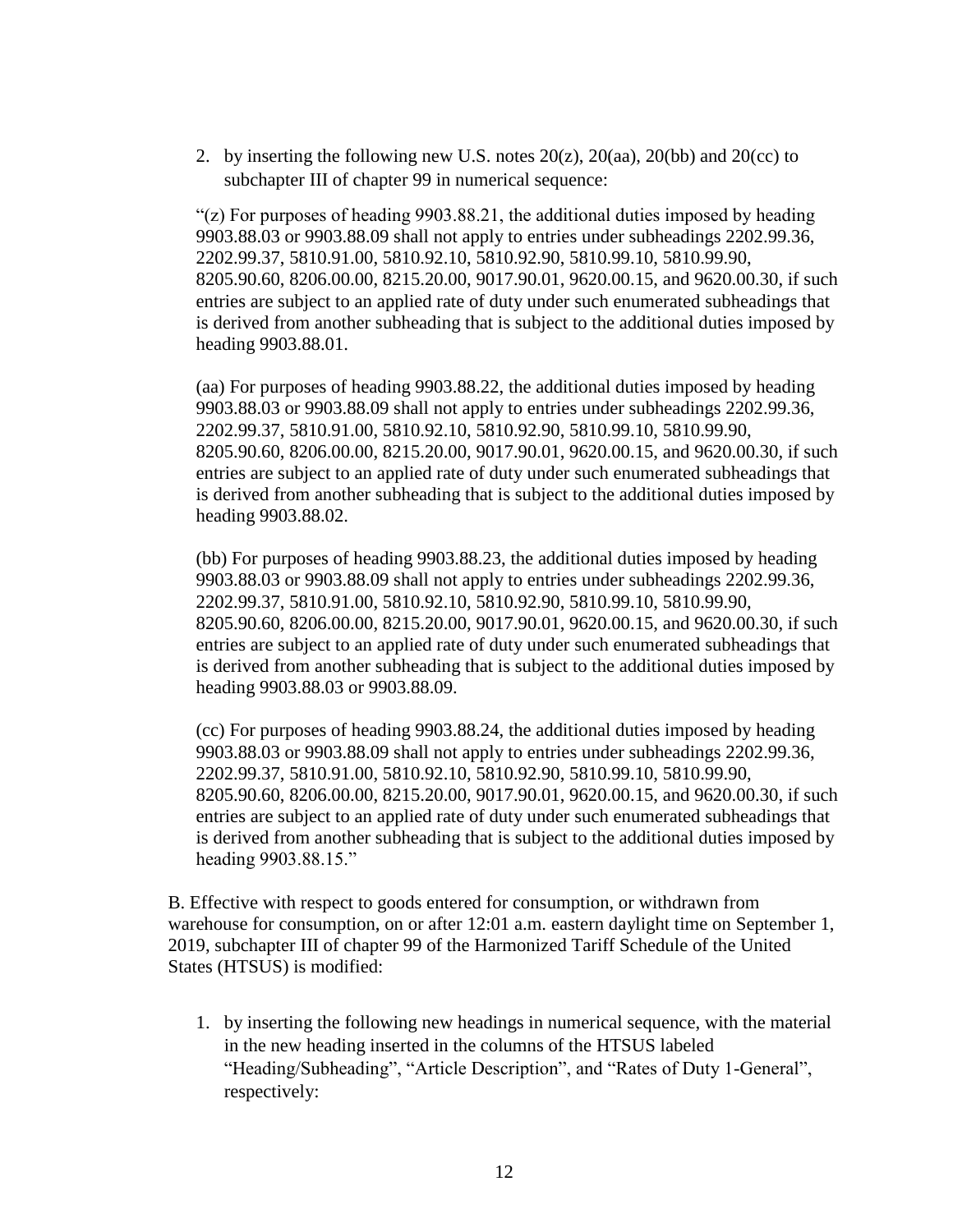| Heading/<br><b>Subheading</b> | <b>Article Description</b>                     | <b>Rates of Duty</b> |                |                |
|-------------------------------|------------------------------------------------|----------------------|----------------|----------------|
|                               |                                                | $\mathbf{1}$         |                | $\overline{2}$ |
|                               |                                                | General              | <b>Special</b> |                |
| "9903.88.25                   | Articles the product of China, as provided for |                      |                |                |
|                               | in U.S. note 20(dd) to this subchapter $\dots$ | The duty             |                |                |
|                               |                                                | provided in          |                |                |
|                               |                                                | the                  |                |                |
|                               |                                                | applicable           |                |                |
|                               |                                                | subheading           |                |                |
| 9903.88.26                    | Articles the product of China, as provided for |                      |                |                |
|                               | in U.S. note 20(ee) to this subchapter         | The duty             |                |                |
|                               |                                                | provided in          |                |                |
|                               |                                                | the                  |                |                |
|                               |                                                | applicable           |                |                |
|                               |                                                | subheading           |                |                |
| 9903.88.27                    | Articles the product of China, as provided for |                      |                |                |
|                               | in U.S. note 20(ff) to this subchapter         | The duty             |                |                |
|                               |                                                | provided in          |                |                |
|                               |                                                | the                  |                |                |
|                               |                                                | applicable           |                |                |
|                               |                                                | subheading           |                |                |
| 9903.88.28                    | Articles the product of China, as provided for |                      |                |                |
|                               | in U.S. note $20(gg)$ to this subchapter       | The duty             |                |                |
|                               |                                                | provided in          |                |                |
|                               |                                                | the                  |                |                |
|                               |                                                | applicable           |                |                |
|                               |                                                | subheading"          |                |                |

## 2. by inserting the following new U.S. notes  $20(\text{dd})$ ,  $20(\text{ee})$ ,  $20(\text{ff})$  and  $20(\text{gg})$  to subchapter III of chapter 99 in numerical sequence:

"(dd) For purposes of heading 9903.88.25, the additional duties imposed by heading 9903.88.15 shall not apply to entries under subheadings 2106.90.52, 2106.90.54, 6103.22.00, 6103.23.00, 6103.29.05, 6103.29.10, 6103.29.20, 6104.22.00, 6104.23.00, 6104.29.05, 6104.29.10, 6203.22.30, 6203.29.10, 6203.29.15, 6203.29.20, 6203.29.30, 6204.21.00, 6204.22.30, 6204.23.00, 6204.29.20, 8215.10.00, 9005.90.40, 9005.90.80, 9110.11.00, 9110.90.20, and 9608.50.00, if such entries are subject to an applied rate of duty under such enumerated subheadings that is derived from another subheading that is subject to the additional duties imposed by heading 9903.88.01.

(ee) For purposes of heading 9903.88.26, the additional duties imposed by heading 9903.88.15 shall not apply to entries under subheadings 2106.90.52, 2106.90.54, 6103.22.00, 6103.23.00, 6103.29.05, 6103.29.10, 6103.29.20, 6104.22.00, 6104.23.00, 6104.29.05, 6104.29.10, 6203.22.30, 6203.29.10, 6203.29.15, 6203.29.20, 6203.29.30, 6204.21.00, 6204.22.30, 6204.23.00, 6204.29.20, 8215.10.00, 9005.90.40, 9005.90.80,